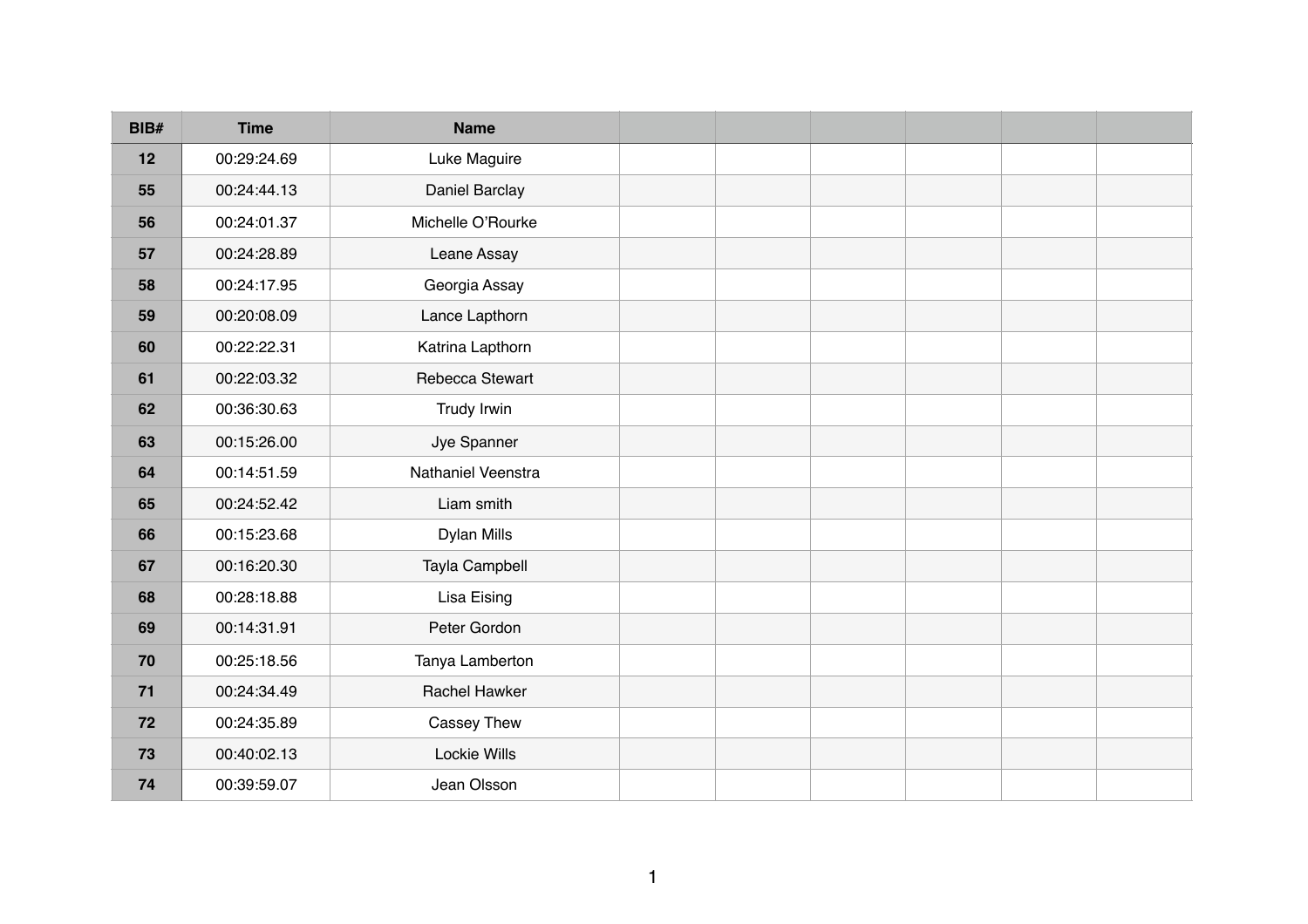| 76 | 00:22:15.54 | lan Cooper             |  |  |  |
|----|-------------|------------------------|--|--|--|
| 77 | 00:21:18.51 | Jennifer Cooper        |  |  |  |
| 78 | 00:23:30.72 | Janet Tobin            |  |  |  |
| 79 | 00:25:10.48 | Angela Dever           |  |  |  |
| 80 | 00:36:32.09 | Marg Savage            |  |  |  |
| 81 | 00:25:55.10 | Raquel Periano         |  |  |  |
| 82 | 00:25:50.81 | Nathan Peirano         |  |  |  |
| 83 | 00:34:54.20 | <b>Belinda McGinty</b> |  |  |  |
| 84 | 00:35:30.25 | Cathie Housman         |  |  |  |
| 85 | 00:35:28.11 | Logan Housman          |  |  |  |
| 86 | 00:22:25.67 | Sam Faulkner           |  |  |  |
| 87 | 00:15:59.55 | Gaetano Starvaggi      |  |  |  |
| 88 | 00:26:07.62 | Paula Fisher           |  |  |  |
| 89 | 00:22:04.51 | Sara Gorman            |  |  |  |
| 90 | 00:25:13.54 | <b>Ryley Schofield</b> |  |  |  |
| 91 | 00:24:40.21 | Susan McPherson        |  |  |  |
| 93 | 00:30:23.94 | Dinah Richter          |  |  |  |
| 94 | 00:39:07.92 | Conor Toman            |  |  |  |
| 95 | 00:15:29.35 | Ciaran Toman           |  |  |  |
| 96 | 00:30:13.40 | Debbie Rowland         |  |  |  |
| 97 | 00:22:19.17 | Laura Foy              |  |  |  |
| 98 | 00:26:56.55 | Jeana Stokes           |  |  |  |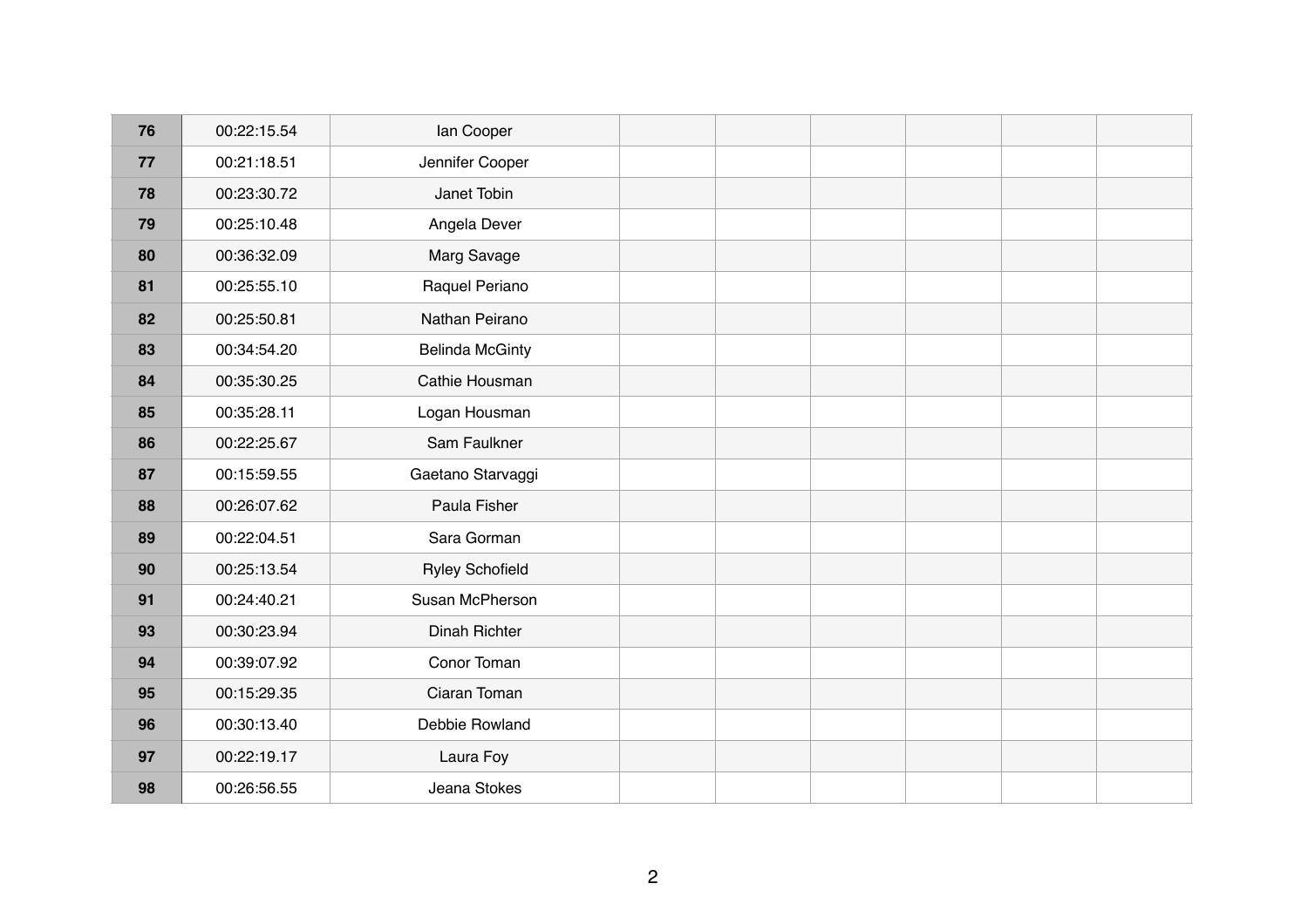| 00:26:08.50 | <b>Aden Stokes</b>       |  |  |  |
|-------------|--------------------------|--|--|--|
| 00:18:07.52 | Anna Keleher             |  |  |  |
| 00:28:11.44 | Jacob McLucas            |  |  |  |
| 00:17:20.47 | Peter Shonhan            |  |  |  |
| 00:17:56.04 | Jonathon Keily           |  |  |  |
| 00:21:42.67 | <b>Ethan Keily</b>       |  |  |  |
| 00:17:52.11 | Lawrie Whouley           |  |  |  |
| 00:30:11.45 | <b>Jody Williams</b>     |  |  |  |
| 00:20:25.82 | <b>Matthew Solis</b>     |  |  |  |
| 00:19:44.90 | Kristen Hansen           |  |  |  |
| 00:20:41.52 | Jody Buchanan            |  |  |  |
| 00:31:51.20 | Teena Buchanan           |  |  |  |
| 00:29:32.37 | Patricia Farrow          |  |  |  |
| 00:57:47.16 | Anne-Marie Lawrie        |  |  |  |
| 00:22:06.40 | Alicia Weaver            |  |  |  |
| 00:36:49.72 | <b>Trish Maude</b>       |  |  |  |
| 00:29:59.00 | Michael McGrath          |  |  |  |
| 00:43:58.25 | Natalie Turner           |  |  |  |
| 00:37:42.29 | Amelia Tsikleas          |  |  |  |
| 00:37:36.07 | Shannon Barcly           |  |  |  |
| 00:50:13.93 | Hannah Richardson        |  |  |  |
| 00:50:12.83 | <b>Christopher Hosie</b> |  |  |  |
|             |                          |  |  |  |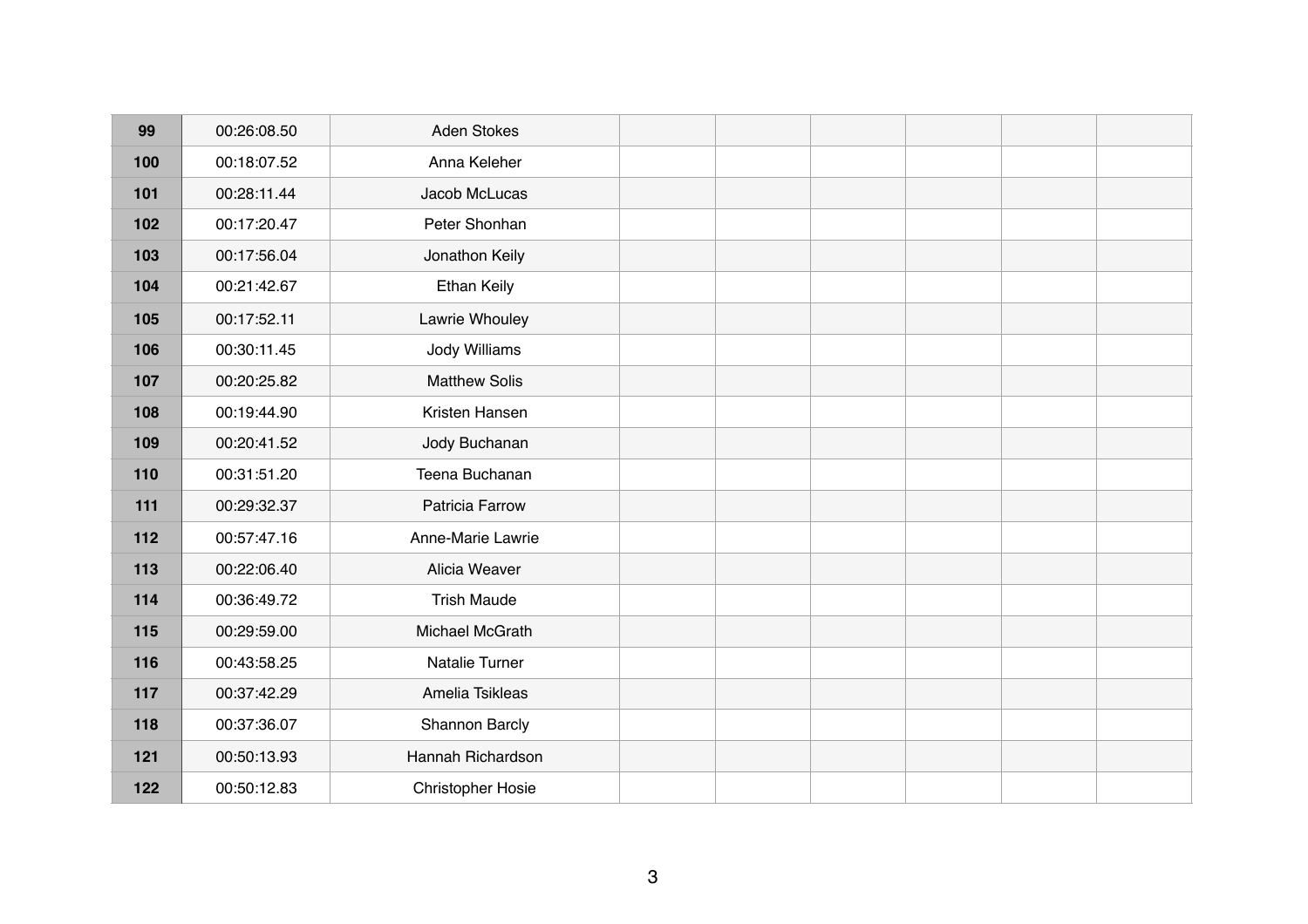| 00:42:37.92<br>00:29:41.95<br>00:40:46.34<br>00:47:11.88<br>00:39:18.94 | <b>Helen Elaurant</b><br><b>Steve Foale</b><br>Les Gerke<br><b>Katie Rawkins</b> |  |  |  |
|-------------------------------------------------------------------------|----------------------------------------------------------------------------------|--|--|--|
|                                                                         |                                                                                  |  |  |  |
|                                                                         |                                                                                  |  |  |  |
|                                                                         |                                                                                  |  |  |  |
|                                                                         |                                                                                  |  |  |  |
|                                                                         | Neal Thomsen                                                                     |  |  |  |
|                                                                         | <b>Matthew Sheales</b>                                                           |  |  |  |
| 00:41:10.85                                                             | Megan Rosenberg                                                                  |  |  |  |
| 00:35:34.57                                                             | Jamie Lee                                                                        |  |  |  |
| 00:43:21.92                                                             | Michael Jones                                                                    |  |  |  |
| 00:41:25.42                                                             | Sharon Thorogood                                                                 |  |  |  |
| 00:46:26.60                                                             | Melissa Dunnett                                                                  |  |  |  |
| 00:36:24.63                                                             | Jim Edwards                                                                      |  |  |  |
| 00:35:14.19                                                             | <b>Mathew Stokes</b>                                                             |  |  |  |
| 00:18:27.36                                                             | Seamus Toman                                                                     |  |  |  |
| 00:39:23.89                                                             | John Mackenzie                                                                   |  |  |  |
| 00:41:07.21                                                             | Amee Brown                                                                       |  |  |  |
| 00:45:15.51                                                             | Sandra Mackenzie                                                                 |  |  |  |
| 00:54:08.95                                                             | Melinda Sercombe                                                                 |  |  |  |
| 00:54:55.83                                                             | Rebecca Doak                                                                     |  |  |  |
| 00:29:27.33                                                             | Jayden Mills                                                                     |  |  |  |
| 00:38:59.62                                                             | Stefanie Hohmann                                                                 |  |  |  |
| 00:38:51.67                                                             | <b>Baxter David</b>                                                              |  |  |  |
|                                                                         | 00:37:11.86                                                                      |  |  |  |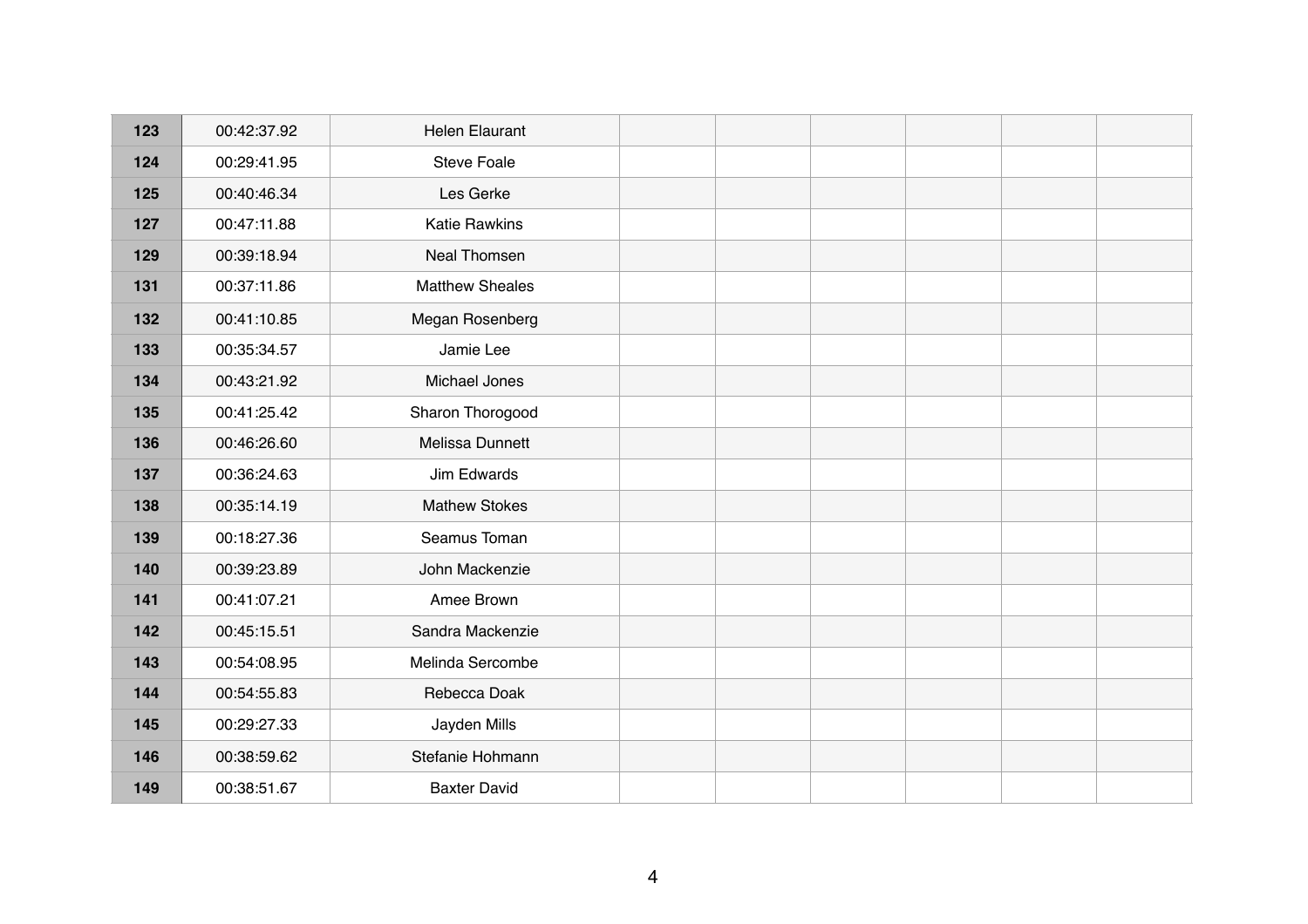| 150 | 00:27:36.83 | Kevin Toman           |  |  |  |
|-----|-------------|-----------------------|--|--|--|
| 151 | 00:32:14.34 | Carmen Miller         |  |  |  |
| 152 | 00:37:13.91 | Claire Massingham     |  |  |  |
| 153 | 00:46:17.34 | Greg Lamberton        |  |  |  |
| 154 | 00:34:14.84 | James Cooper          |  |  |  |
| 155 | 00:50:36.54 | <b>Tracy Williams</b> |  |  |  |
| 156 | 00:39:12.91 | <b>Raymond Minor</b>  |  |  |  |
| 157 | 00:36:01.56 | Debra Minor           |  |  |  |
| 158 | 00:33:09.70 | Lance Plahn           |  |  |  |
| 159 | 00:43:37.12 | Alana Richardson      |  |  |  |
| 160 | 00:46:13.83 | <b>Kelly Corry</b>    |  |  |  |
| 161 | 00:35:10.85 | Zena Groom            |  |  |  |
| 162 | 00:44:38.67 | Tanya Davenport       |  |  |  |
| 163 | 00:33:55.33 | Laurie Preece         |  |  |  |
| 164 | 00:38:09.87 | Travis McMahan        |  |  |  |
| 165 | 00:33:05.50 | <b>Craig Elaurant</b> |  |  |  |
| 166 | 00:48:23.04 | Doran McGregor        |  |  |  |
| 167 | 00:41:56.97 | <b>Tim Griffin</b>    |  |  |  |
| 168 | 00:34:21.59 | <b>Bruce Manly</b>    |  |  |  |
| 170 | 00:42:04.67 | Danita Clarke         |  |  |  |
| 171 | 00:43:53.74 | Madeleine Cheeseman   |  |  |  |
| 172 | 00:42:51.63 | Julia Sevier          |  |  |  |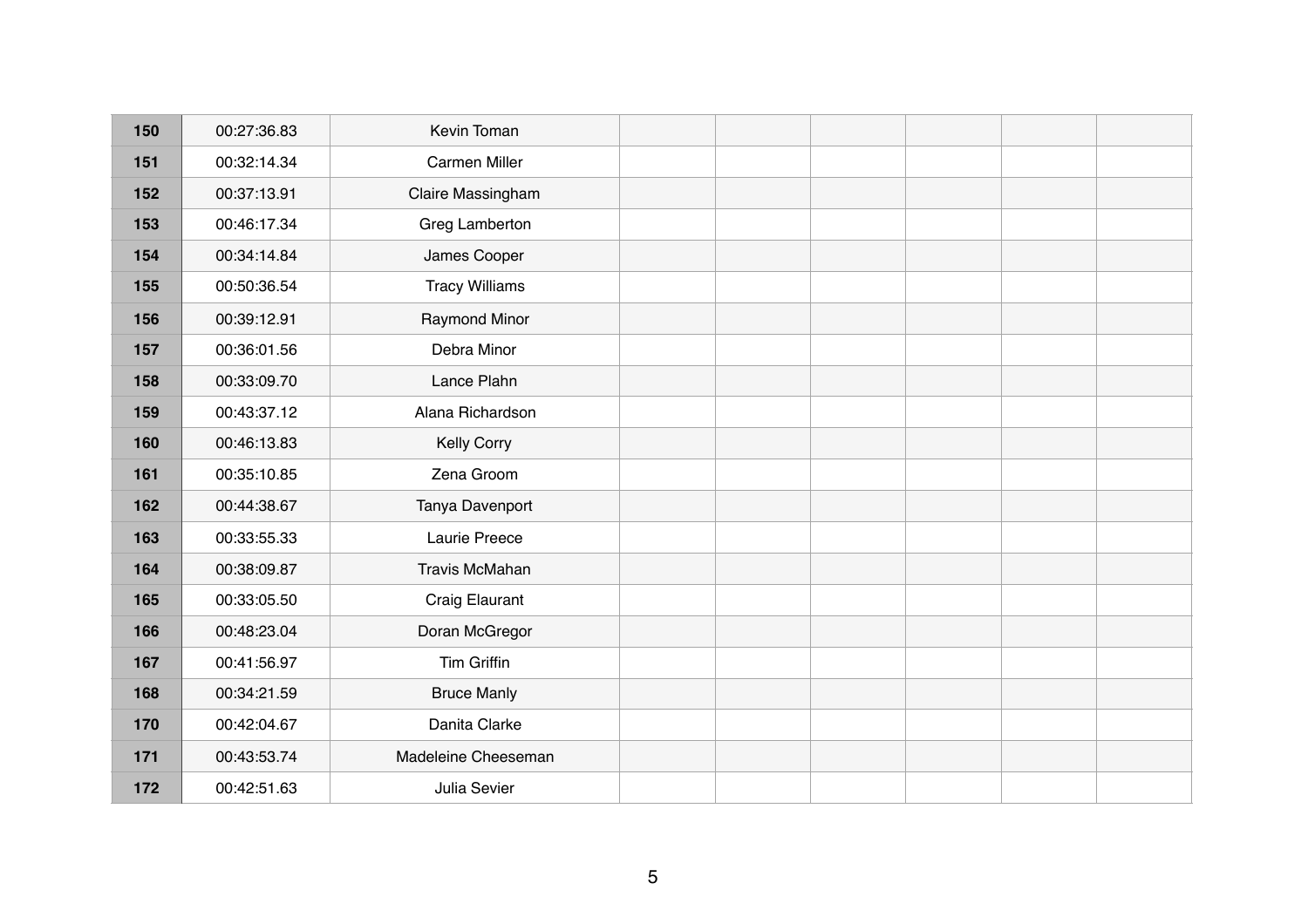| 173 | 00:47:58.37 | Rebecca Weston        |  |  |  |
|-----|-------------|-----------------------|--|--|--|
| 174 | 00:49:05.79 | <b>Megan Hawley</b>   |  |  |  |
| 175 | 00:37:15.70 | <b>Scott Nicholas</b> |  |  |  |
| 176 | 00:45:31.43 | Coralie Duke          |  |  |  |
| 177 | 00:40:14.90 | Jack Busby            |  |  |  |
| 178 | 00:23:32.99 | Janita Wass           |  |  |  |
| 179 | 00:44:06.54 | Cheryl Bookallil      |  |  |  |
| 194 | 00:42:54.88 | Omar Palov            |  |  |  |
| 195 | 00:24:15.61 | Shana Heremaia        |  |  |  |
| 196 | 00:25:20.61 | Leaha Forde           |  |  |  |
| 197 | 00:24:04.75 | Marie Grund           |  |  |  |
| 198 | 00:34:48.69 | Alison Smith          |  |  |  |
| 199 | 00:31:45.71 | Lauren Pimm           |  |  |  |
| 200 | 00:34:46.63 | Logan Van Zyl         |  |  |  |
| 201 | 00:26:54.62 | <b>Andrew Chiou</b>   |  |  |  |
| 202 | 00:25:05.04 | Leanne Chiou          |  |  |  |
| 203 | 00:36:58.78 | Ramara Temperley      |  |  |  |
| 204 | 00:30:15.96 | Wendee Lloyd-Jones    |  |  |  |
| 205 | 00:25:49.16 | Tyneille Madden       |  |  |  |
| 206 | 00:24:48.73 | <b>Storm Duke</b>     |  |  |  |
| 207 | 00:24:50.23 | Nikyta Campbell       |  |  |  |
| 208 | 00:25:17.08 | Kristy Moran          |  |  |  |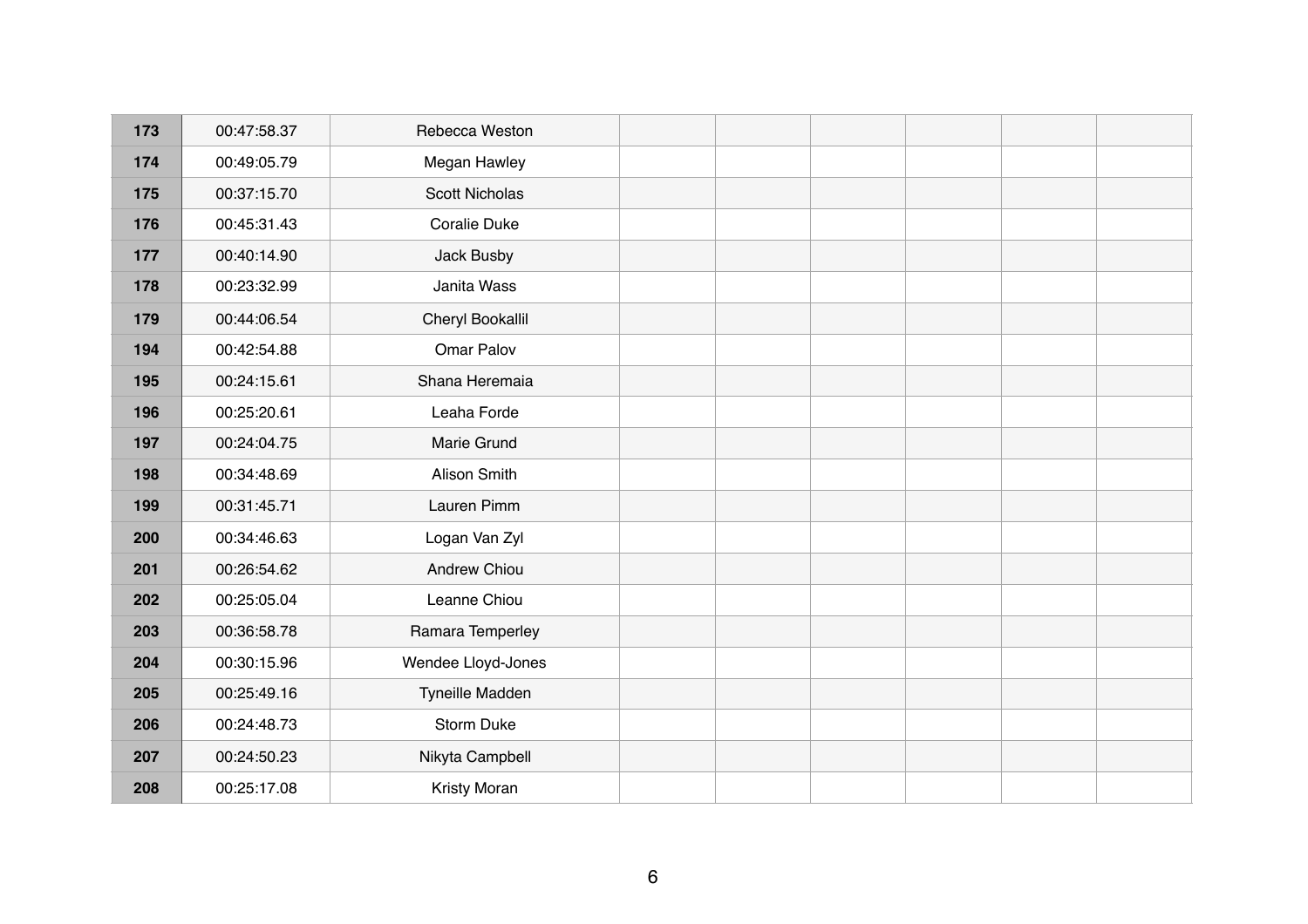| 209 | 00:15:31.78 | Olivia Busby          |  |  |  |
|-----|-------------|-----------------------|--|--|--|
| 210 | 00:27:34.67 | Anne Henderson        |  |  |  |
| 211 | 00:36:22.52 | John Murphy           |  |  |  |
| 212 | 00:36:28.18 | Jordie Murphy         |  |  |  |
| 213 | 00:22:39.84 | <b>Gary Tanner</b>    |  |  |  |
| 213 | 00:36:21.03 | <b>Frances Murphy</b> |  |  |  |
| 214 | 00:29:23.05 | Kobe Tanner           |  |  |  |
| 214 | 00:30:41.28 | Nicholas Murphy       |  |  |  |
| 215 | 00:20:39.20 | Carolyn Overy         |  |  |  |
| 215 | 00:40:43.75 | <b>Maxie Mamaril</b>  |  |  |  |
| 216 | 00:28:01.99 | Kel O'Meara           |  |  |  |
| 216 | 00:45:39.39 | Mark Herron           |  |  |  |
| 217 | 00:26:50.25 | Sue O'Meara           |  |  |  |
| 217 | 00:30:31.62 | Marlee Chopping       |  |  |  |
| 218 | 00:22:08.49 | Miranda Chopping      |  |  |  |
| 218 | 00:26:52.75 | Cordel O'Meara        |  |  |  |
| 219 | 00:20:18.88 | Kiet Jeha             |  |  |  |
| 219 | 00:38:53.94 | Anthony Richardson    |  |  |  |
| 220 | 00:16:37.66 | Glen Bearham          |  |  |  |
| 220 | 00:38:59.50 | Kristy Richardson     |  |  |  |
| 221 | 00:42:41.44 | Callum Richardson     |  |  |  |
| 221 | 00:53:01.02 | <b>Colleen Cranny</b> |  |  |  |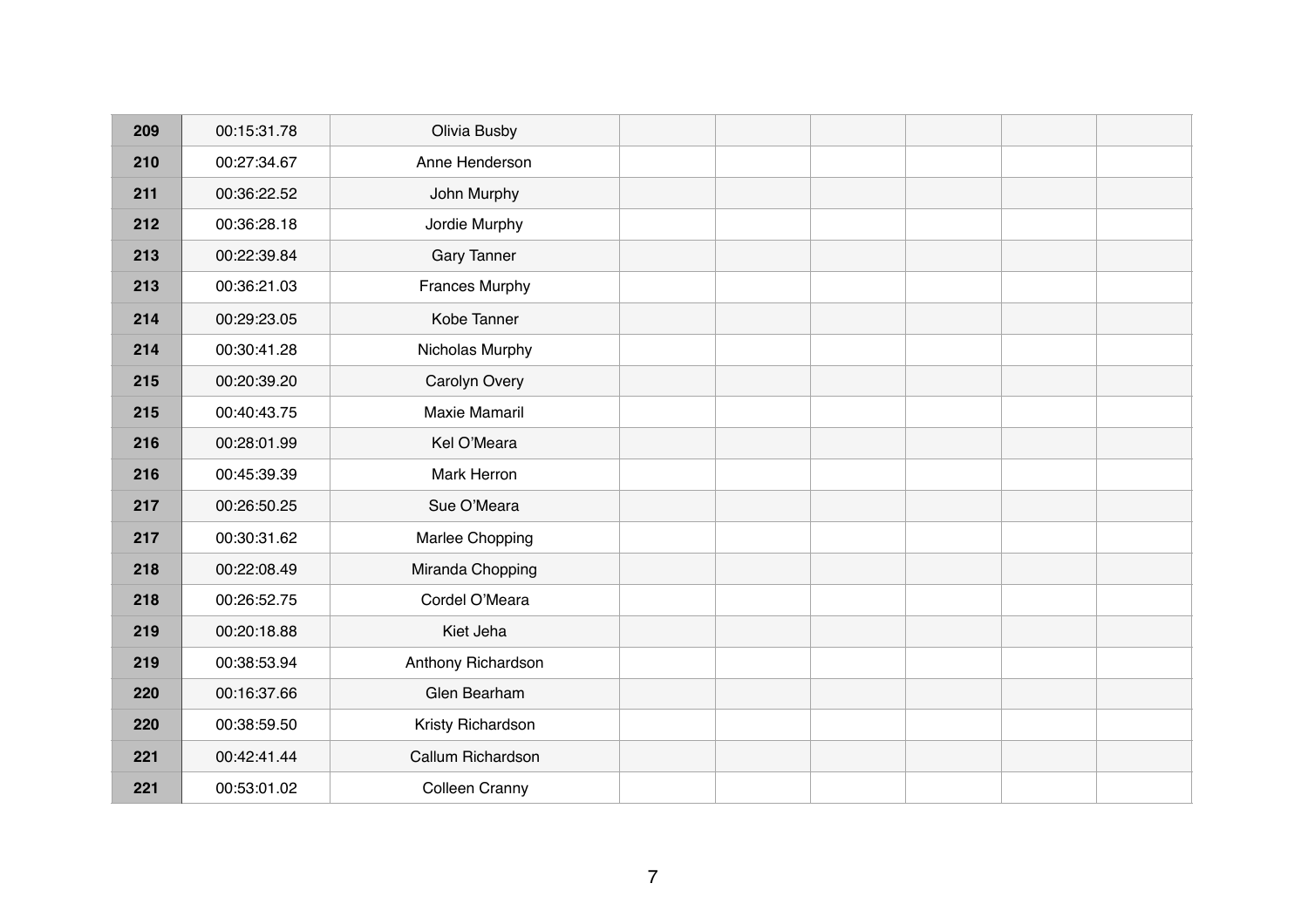| 222 | 00:38:55.22 | Abby Richardson        |  |  |  |
|-----|-------------|------------------------|--|--|--|
| 222 | 00:54:07.32 | Gina Mamaril           |  |  |  |
| 223 | 00:24:07.85 | Cherri Gordon          |  |  |  |
| 223 | 00:26:48.43 | Ryan O'Meara           |  |  |  |
| 224 | 00:33:25.03 | Jacob Murphy           |  |  |  |
| 224 | 00:45:49.79 | Caydee Pollock         |  |  |  |
| 225 | 00:16:22.11 | Aaron Edwards          |  |  |  |
| 225 | 00:29:29.03 | <b>Blair Drabble</b>   |  |  |  |
| 226 | 00:15:25.51 | Peter Hoy              |  |  |  |
| 226 | 00:23:24.43 | Stacey Thompson        |  |  |  |
| 227 | 00:29:13.29 | Jenny Thompson         |  |  |  |
| 227 | 00:38:24.56 | David Deeth            |  |  |  |
| 228 | 00:19:42.44 | David Wilkes           |  |  |  |
| 228 | 00:45:35.82 | Jake Thompson          |  |  |  |
| 229 | 00:21:21.89 | Louise Hays            |  |  |  |
| 229 | 00:24:23.78 | <b>Kellie Lavers</b>   |  |  |  |
| 230 | 00:25:12.18 | <b>Patrick Dever</b>   |  |  |  |
| 230 | 00:25:46.83 | Jennifer Watson        |  |  |  |
| 231 | 00:14:58.22 | <b>Lawson Mills</b>    |  |  |  |
| 231 | 00:25:32.41 | Jordyn Watson          |  |  |  |
| 232 | 00:17:03.55 | Hanna Mills            |  |  |  |
| 232 | 00:35:26.11 | <b>Tracey Thompson</b> |  |  |  |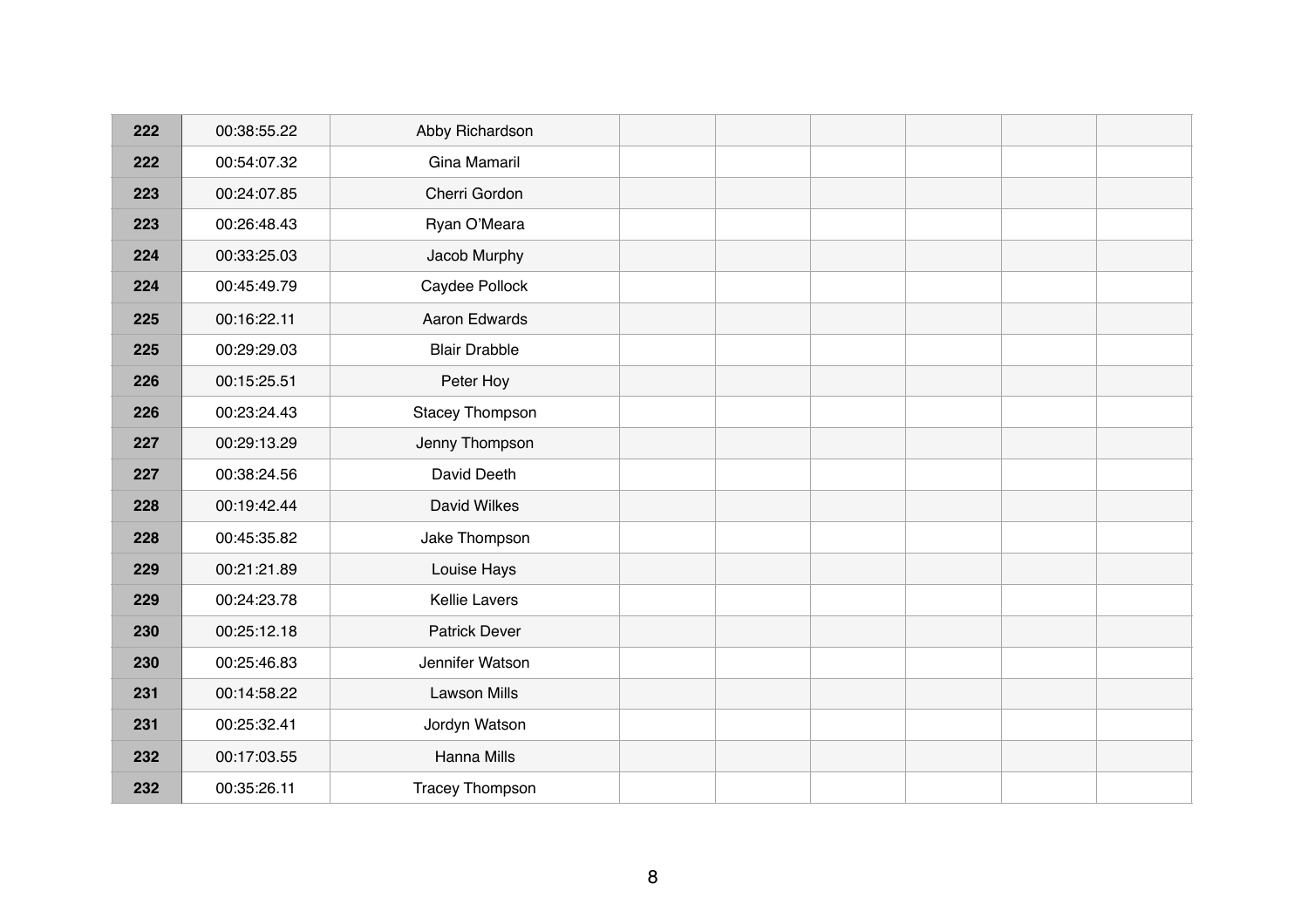| 233 | 00:17:28.53 | <b>Conner Mills</b>    |  |  |  |
|-----|-------------|------------------------|--|--|--|
| 233 | 00:35:08.39 | <b>Paul Kanters</b>    |  |  |  |
| 234 | 00:20:55.50 | Veronica Mills         |  |  |  |
| 235 | 00:22:47.60 | Andrea Chapman         |  |  |  |
| 236 | 00:15:22.07 | <b>William Searles</b> |  |  |  |
| 237 | 00:39:44.27 | Mark Vignale           |  |  |  |
| 238 | 00:42:06.00 | Kelly Lloyd            |  |  |  |
| 239 | 00:43:56.69 | Frances O'Connor       |  |  |  |
| 240 | 00:33:57.95 | Toni Goldsworthy       |  |  |  |
| 241 | 00:30:48.19 | Lochlan Libke          |  |  |  |
| 242 | 00:27:43.71 | Annette Sercombe       |  |  |  |
| 693 | 00:15:04.62 | <b>Martin Hack</b>     |  |  |  |
| 694 | 00:25:44.73 | Natalie Polkinghorne   |  |  |  |
| 695 | 00:37:21.58 | Michael Polkinghorne   |  |  |  |
| 696 | 00:18:03.22 | <b>Danial Bertull</b>  |  |  |  |
| 697 | 00:21:07.75 | David Inskip           |  |  |  |
| 698 | 00:43:45.73 |                        |  |  |  |
| 699 | 00:29:17.84 | Gayathiri Velan        |  |  |  |
| 700 | 00:22:45.92 | Hannah Corrie          |  |  |  |
| 701 | 00:32:25.89 | Pete Brady             |  |  |  |
| 702 | 00:32:47.94 | Joel Brady             |  |  |  |
| 703 | 00:19:05.67 | Rochelle Stenhouse     |  |  |  |